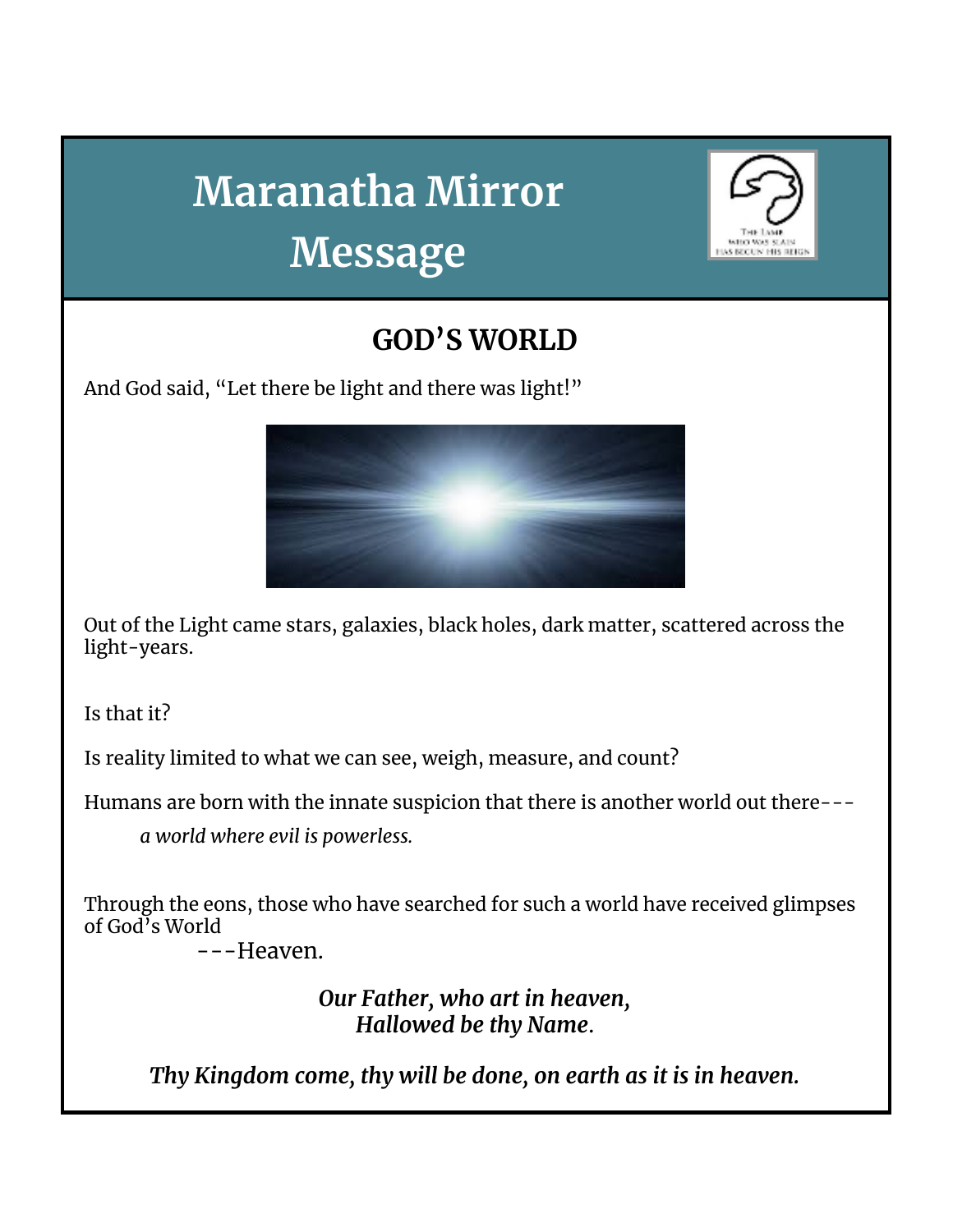

But where is Heaven?

Where is this world where evil has no power?

Is it outside our universe?

Or does Heaven mysteriously penetrate our world?

How do we reach it?

Maybe we cannot reach it. Maybe we have to wait until Heaven comes to us.

Those who have had encounters with Heaven tell us that when Heaven breaks into our world, strange things happen.

Evil flies into panic mode. The atmosphere is charged.

*Now after John was arrested, Jesus came into Galilee, preaching the gospel of God, and saying, "The time is fulfilled, and the kingdom of God is at hand; repent, and believe in the good news."*

*Mark 1:14-15*



When Jesus announced the Kingdom of God, he backed up his words by opening blind eyes, restoring crippled limbs, raising dead bodies.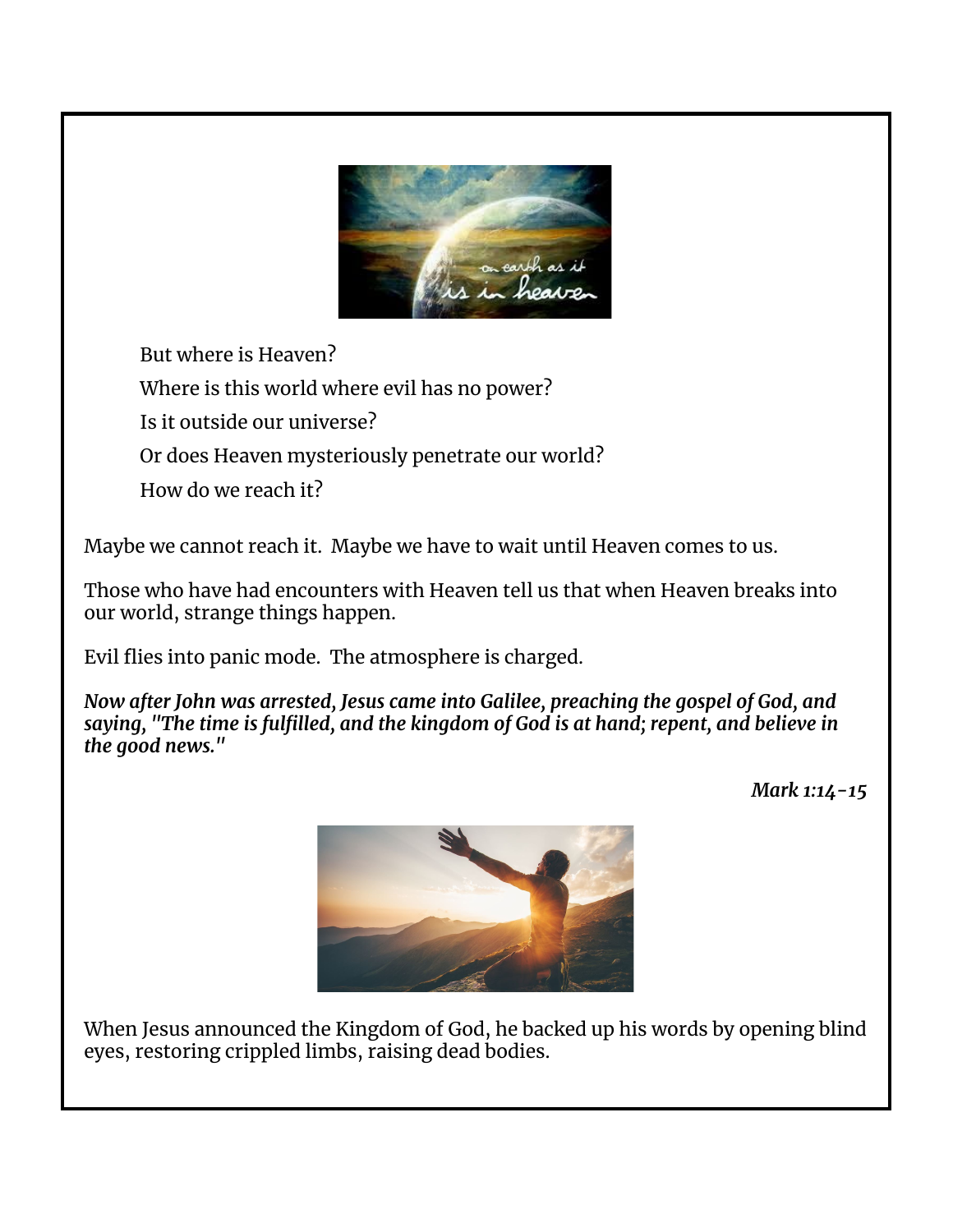These signs were evidence of a world *where evil is powerless.*



Jesus healed the sick as a sign that the Kingdom of God had *complete power over evil.*

Crowds were drawn to Jesus. And then he would speak words to them that burned with fire.

*"No one ever spoke like this man!"*

*John 7:46*

To this day we know that Heaven has come among us when we hear those words.

Words from the mouth of Jesus have a power our words do not have.

Our words wilt before the powers of darkness.

Jesus' words unmask evil and destroy them.

For three and a half years Jesus spoke words that revealed God's World to all who had ears to hear.

Echoing through the centuries to this hour, those words call us to turn away from evil and begin walking in the light of God's World.

When Jesus offered up his body on the cross, evil lost its claim on the human race.

It was Satan's hour of judgment.

To this day evil has been putting up a furious fight to maintain control, but evil's days are numbered.

*"Now is the judgment of this world, now shall the prince of this world be cast out;*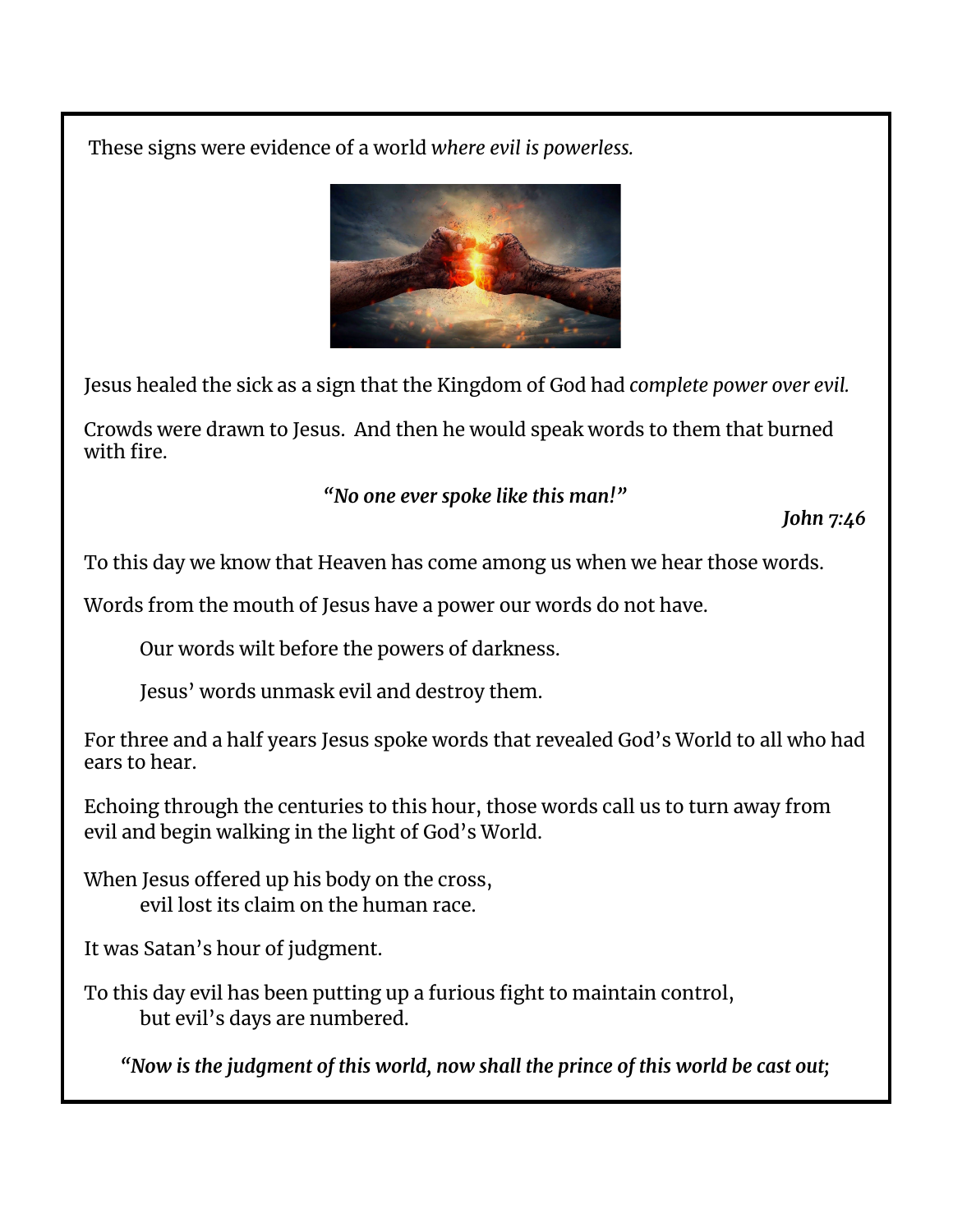*and I, when I am lifted up from the earth, will draw all people to myself." He said this to show by what death he was to die.*

*John 12:31-33*

In spite of all appearances to the contrary, the Kingdom of God has already established itself in this world.

At a moment known only to God, Heaven will deal evil its final blow.

This world will at last be a place where evil has no power.

This world will be God's World, God's Kingdom.

*Then he left the crowds and went into the house. And his disciples came to him, saying,"Explain to us the parable of the weeds of the field." He answered, "He who sows the good seed is the Son of man; the field is the world, and the good seed means the sons and daughters of the kingdom; the weeds are the sons and daughters of the evil one, and the enemy who sowed them is the devil; the harvest is the close of the age, and the reapers are angels.* Just as the weeds are gathered and burned with fire, so will it be at the close of the age.

*The Son of man will send his angels, and they will gather out of his kingdom all causes of sin and all evildoers, and throw them into the furnace of fire; there men will weep and gnash their teeth.*

*Then the righteous will shine like the sun in the kingdom of their Father. He who has ears, let him hear."*

*Matthew 13:36-43*

Meanwhile each of us, sooner or later, is given an invitation to repent of the evil in our own hearts, renounce the evil that presses in on us, and enter God's World.

When our ears open, and we begin to hear the voice of the Incarnate Word (Jesus) calling us, our moment of redemption has arrived.

The door of God's World opens before us.